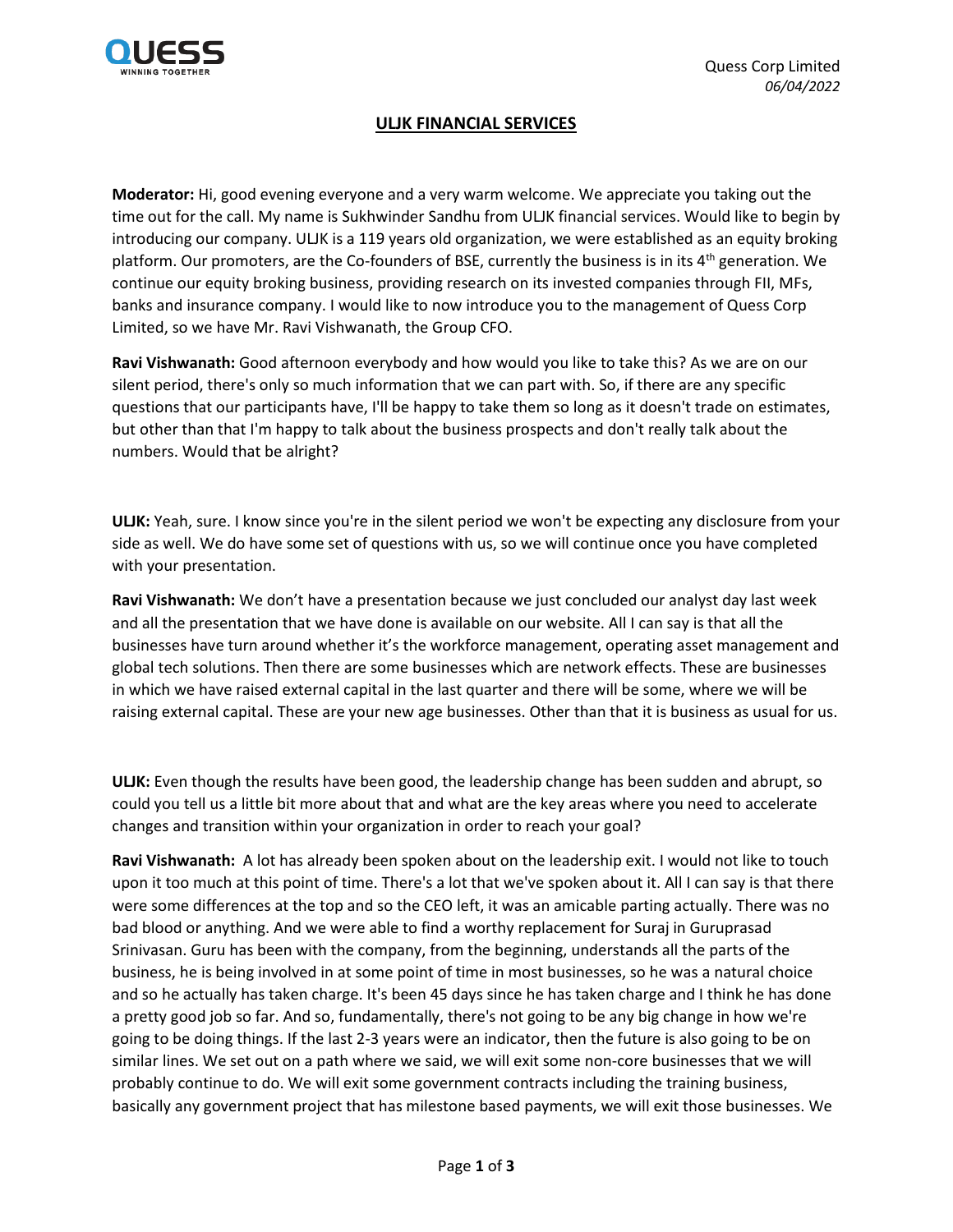

will get out of the training business by FY 24 after meeting our current obligations. We will continue to focus on our cash flows and continue to focus on our profitability. We will continue to focus on digitalization and digital enablement in the backend and we will continue to focus on cross sell. And, if you've seen the past in terms of progress, that we've made whether it is in terms of profitability or ROE or our OCF to EBITDA conversion, that's an indication that if we continue to do the same things better, I think we'll be on track to hit the target that we've set for ourselves, which is a 20% ROE.

**ULJK:** So my next question is, are you currently facing any supply constraint or price increase in GTS side?

**Ravi Vishwanath:** On the GTS side it has been a pleasant surprise for us, for example Conneqt which is the domestic contact center that we have, has done phenomenally well over the last many quarters and continues to be very, very promising. The fundamental shift that we're seeing is the mindset of an Indian consumer, to pick up the phone and speak to someone else on the other side of the line to solve their problems actually. That is a fundamental shift that we're seeing and that coupled with the growth of fintech companies over the last couple of years has propelled the business of Conneqt to all-time highs and we continue to see these kind of demands. Profitability also had actually gone up. Similarly Allsec has done well, and then the CLM business which is the customer lifecycle management business of Allsec, which predominantly deals with customers from the North American markets that had gone slow for a few years, we've been able to revive that part and that should actually start doing well. The Insurtech business also has done well. We've been able to turn that asset around over the last couple of years and today giving us decent margins. So, overall I think the GTS platform has done pretty well. Apart from these three, we have of course, Monster which has also turned around for us in terms of its performance. We've been able to raise external capital at a very healthy evaluation, which we will see a different avatar of Monster going forward.

**Moderator:** I would like to understand is there any negative impact of training and development business on your margin for the quarter on absolute terms?

**Ravi Vishwanath:** I can't talk about it for the quarter, but the training business is on a downward trajectory at this point of time so I mean all I can tell you is the margins won't be the same as what it was, when it was at the peak in FY20.

**ULJK:** What's the impact on the EBITDA for the food business for this quarter? And going forward for the coming quarter?

**Ravi Vishwanath:** I am afraid I can't answer that question specifically for the quarter because we are in silent period. But all I can tell you is that the food business is a very profitable business and we had some impact of it in Q3 when schools and colleges had reopened that business also had come back. But again, it all depends on the closure of schools and colleges. If schools and colleges are shut down due to the pandemic, then you will have a challenge otherwise that's a very healthy business and we're pretty happy with that business actually.